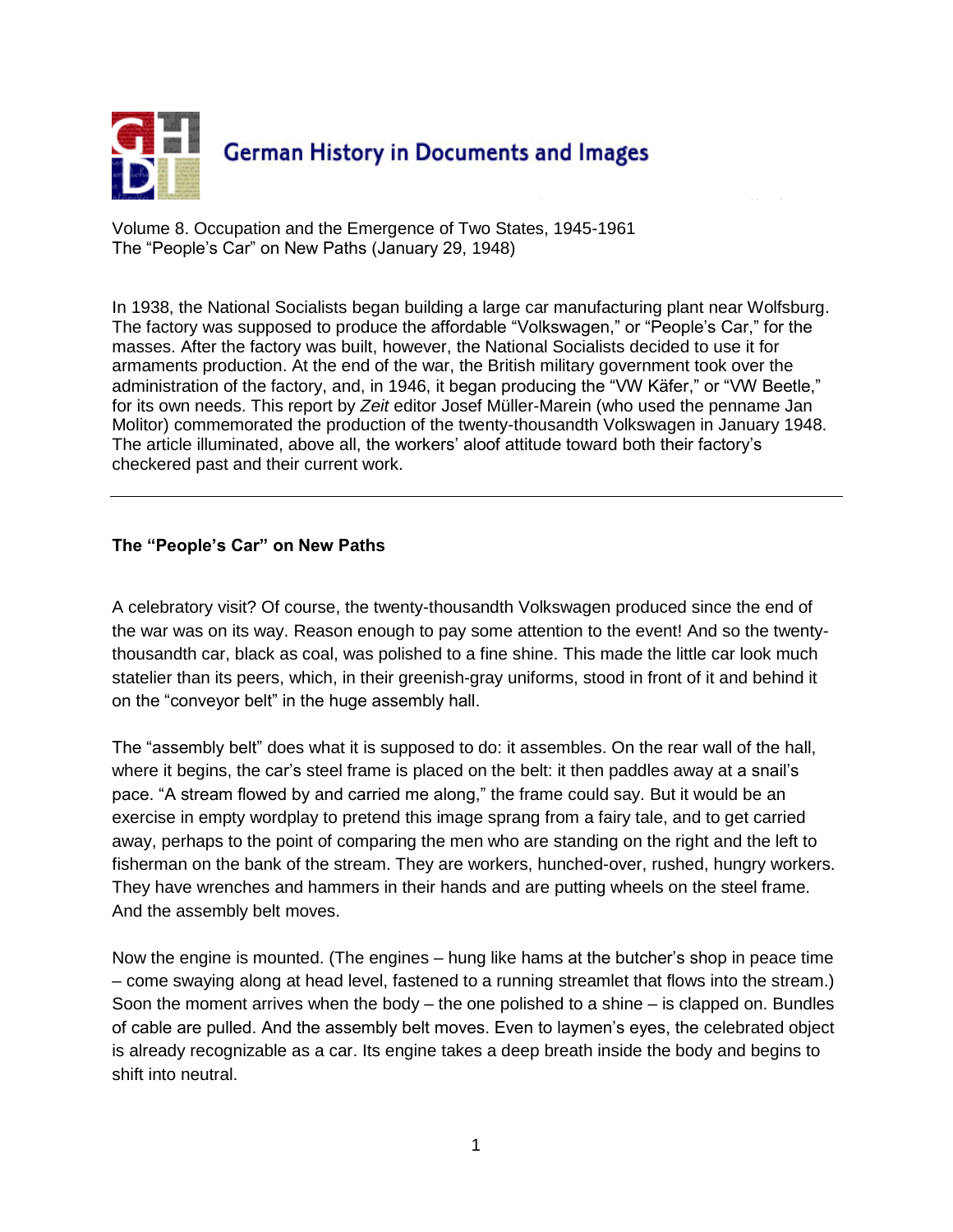Just listen: the spiffy child can already honk – the first cry! But the giant hall is not a spirited maternity ward. These births are all carried out with pliers, hammer, and screws. And there is so much noise that one can barely hear the voice of the man who is giving a celebratory speech at the end of the "conveyor belt" at the very moment when the polished black car is supposed to take its first steps. Incidentally, a triumphal arch has been set up at the end of the assembly belt. Its inscription makes clear that this is the twenty-thousandth. Hail to thee!

Now the man at the foot of the arch – what should he say? The usual, of course, the usual. But when he gets to the point where he thanks everyone who "has made this great factory [*Werk*] possible" (that's more or less what he said), you see the workers nudging and winking at each other. That's because it's not that easy to give a speech at the Volkswagen plant near Fallersleben, where countless hollow phrases once resounded! Who made this factory possible? You automatically think that it was the same person who made the rubble in all the cities possible as well. (And the Volkswagen plant, too, is about half destroyed on the inside, despite the fact that its kilometer-long façade along Mittelland Canal is splendidly preserved.) Or you wonder if this word *Werk*<sup>1</sup> simply refers to this black car and its greenish-gray predecessors? It was all made possible by the occupation authorities, who also kept all of the cars produced at the factory for themselves, with few exceptions. But thanks?

Alas, there was not much of a party atmosphere to be felt here. A few workers – though they had been told that something was about to happen – did not take a single step toward the arch. They said: "Not a step! There's no flower pot to be won, and it doesn't exactly smell like a holiday roast, either!" They used the brief break, which was intended to be festive, to fold their arms a little. And since they were not listening, they did not hear the speaker say: Until now, the colleagues in the Volkswagen plant had been quiet and had done their duty, but given the food situation, they wouldn't be quiet much longer and keep working calmly as before . . . Then the celebrated car with the number "20,000" on its license plate rolled off the assembly line. The crowd at the arch dissolved. The machines screeched, hammered, hissed – utterly determined to get to the next 20,000 Volkswagens. No trumpet blared, no fanfare resounded.

"Better that way," said the workers, "without much fuss." There were still a few [workers] who had participated in the great celebration in May 1938, when the foundation stone had been laid for this, Europe's largest automobile factory. They remembered how back then there was much more pomp, much more sounding off, giving of orders, lying. For he, the "Führer," had come in person, the man who promised each worker a car of his own. The workers were a "community marching in close formation," and indeed: when the time came when it pleased the "Führer" to attack Poland, they were allowed to march in close formation to war. And when the time came for the People's Car, it followed behind. Do you still remember, comrades of the fist and the rifle? And many workers had paid a thousand marks [in advance for the car]. There were 280,000 savers, who were separated into "fast" and "slow savers," and they accumulated 280,000,000 marks in the account of the "Bank of German Labor" – a sum that is still there

 $\overline{a}$ 

<sup>&</sup>lt;sup>1</sup> In addition to factory, Werk can also mean work or achievement – trans.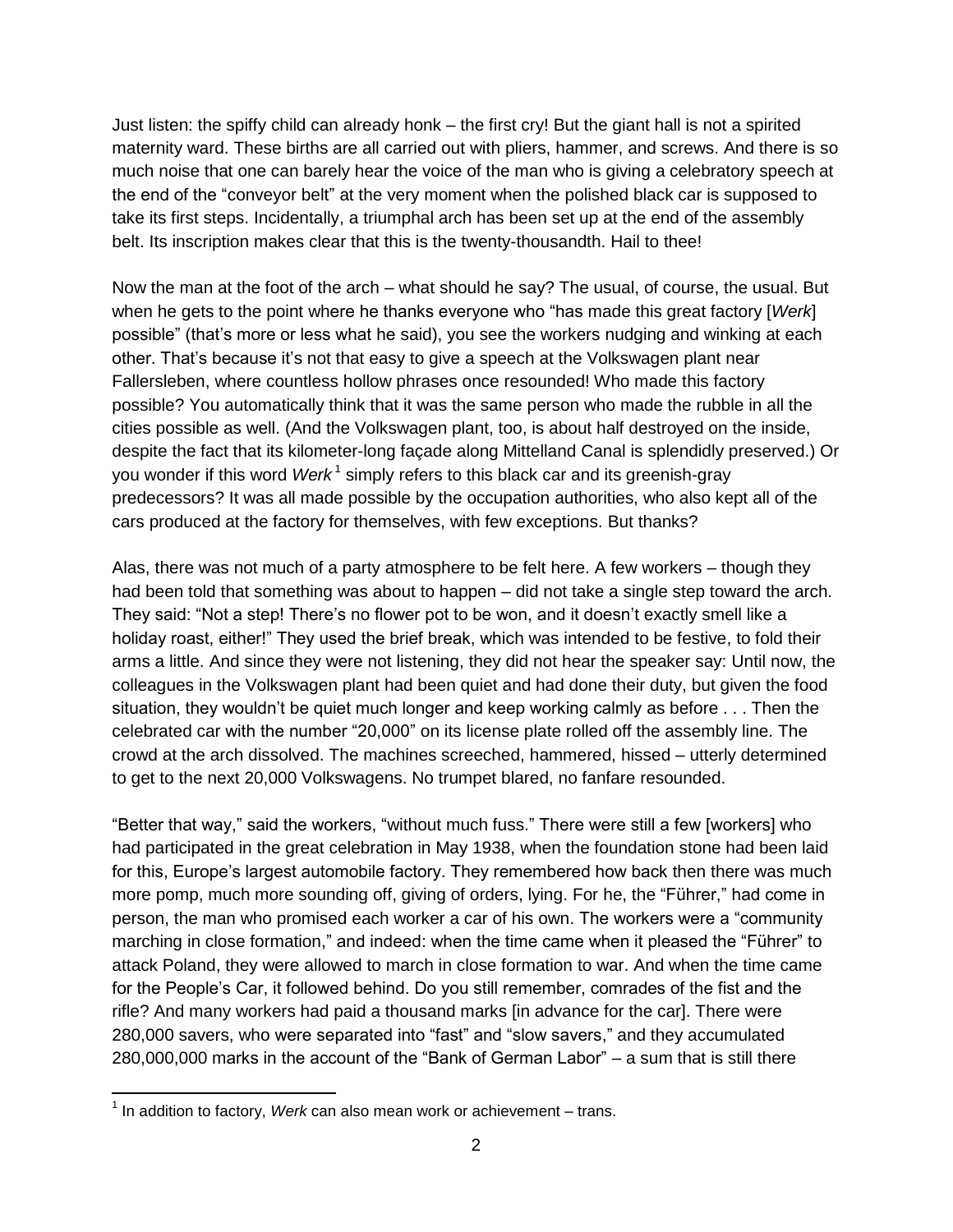today, but has been confiscated in accordance with Law 52. "The money?," the workers said. "Gone! Devalued! You bet! What's left will be utterly destroyed during the currency reform. Don't you think?" – "The Volkswagen?," say the workers. "The car is driving and the people are watching. . ."

"But the car is good, isn't it...?"

"The car is excellent! Powerful, despite only 25 hp! Comfortable, yet so small! Economical at eight lighters of fuel per hundred kilometers, and comfortable, and it even has warm air heating, yet is so fast and cheap!" – But I must correct myself: he did not say "comfortable," he said "*bonfortionös*." For even when the worker is giving praise, it sounds ironic, and the man who could still describe the laying of the foundation stone in 1938 eagerly recounted one particular episode [from this event] in humorous-derisive form. He mentioned the twenty-eight farmers, who, together with their farms, horses, oxen, and cows, had to make way for the Volkswagen plant, and he described how these angry and tearful farmers had appeared as guests of honor and had feigned rapt enthusiasm. . . Indeed, this has always been a site for loud orders and silent obedience, lots of lying and little believing. In short, the Volkswagen plant, as far as emotions are concerned, is heavily burdened.

But a new general director has arrived. A straight-talking, honest, matter-of-fact man; he says that the factory is still highly modern, and that great achievements would be possible, were it not for the fact that the bureaucracy raging in Germany also has this plant in a stranglehold. Eight thousand workers and employees – that is rather too many than too few; but at least there is no shortage of workers, and there are also plenty of machines. The plant produces a thousand cars a month. But the factory could deliver nearly twice the number of cars, if, instead of an impenetrable thicket of paper regulations in which an anonymous bureaucracy triumphs, there were more opportunities to develop personal initiative.

Fewer regulations and a better supply of materials – this, in the view of the general director, would be the solution to all the problems. He is a fairly young general director – that is true. But the fact that the old workers agree with his view confirms its correctness. In this regard, they all want the same thing: more initiative, fewer regulations, more materials!

The plant also has an English *controller*, as is customary today in many places. And from his words, one could infer that the "People's Car," as the Volkswagen is called in English, is on new paths. For the occupation authorities no longer wish to lay claim to the entire output of the factory, as they have done so far. Cars will finally be made available to the Germans as well, first and foremost for export. All of this will go something like this: this month, 1,100 People's Cars will be born. Four hundred will go to the British authorities. Three hundred will be exported (it looks like people abroad, especially in Holland, are eager to drive a small car that uses only nine liters of fuel per hundred kilometers.) Three hundred cars will be allocated to German agencies; note: to "agencies." But if one asks: "And what about the individual civilian with a